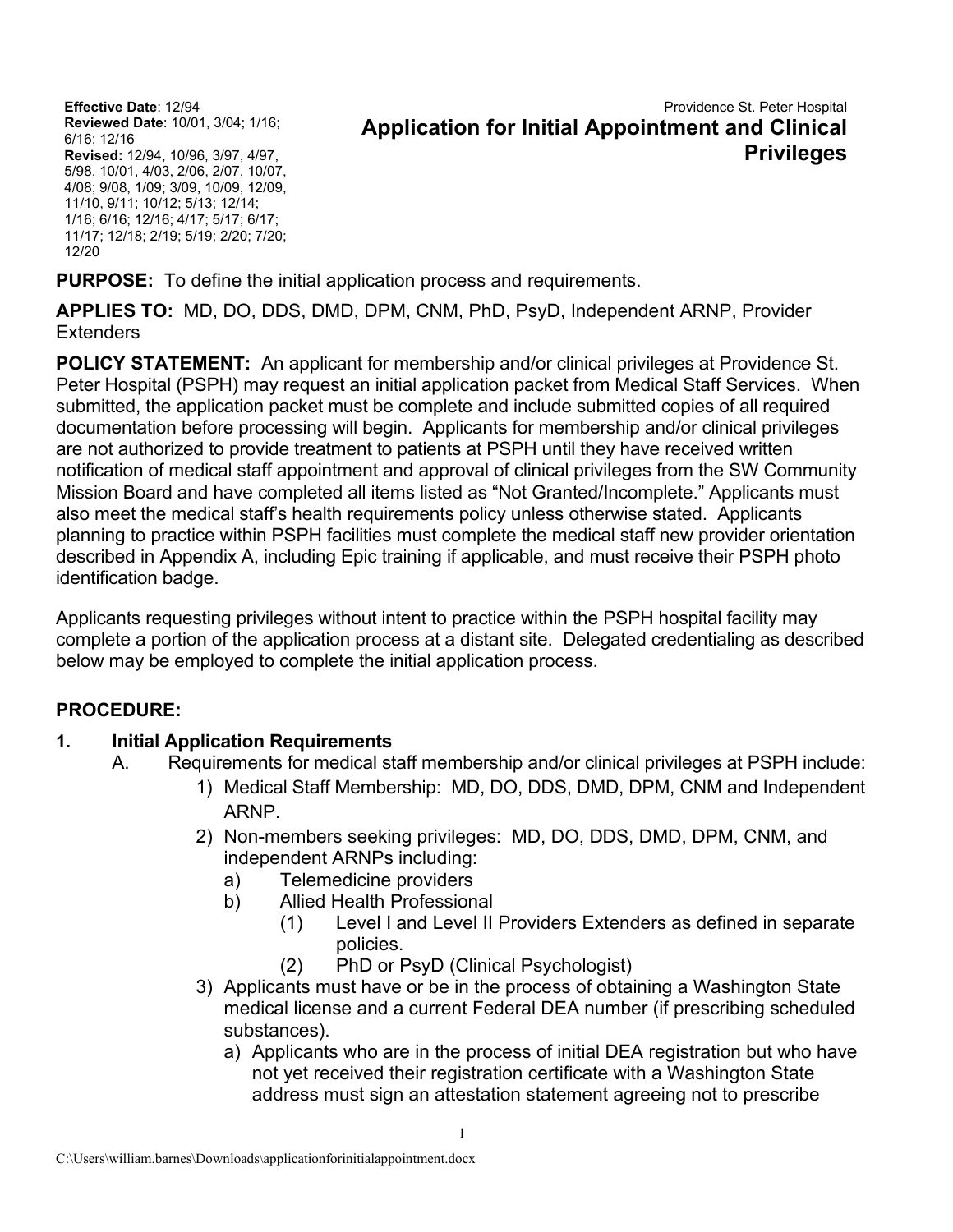controlled substances at PSPH until documentation including current address have been received.

- b) Applicants for the following specialties may not require or be eligible for controlled substance prescriptive authority.
	- (1) Pathology;
	- (2) Surgery Assisting;
	- Clinical Psychology;
	- (4) Sexual Assault Clinic;
	- (5) Members without privileges.
- c) Non Members with Privileges:
	- (1) Those without a DEA registration certificate with a WA State address will not be required to submit a DEA attestation.
	- (2) Those with a DEA registration certificate with a WA State address will be required to meet the full schedule requirements or to sign a DEA attestation.
- d) When controlled substance prescriptive authority is requested, a current DEA registration certificate with a WA State address is required. The registration certificate must verify that the provider is authorized to prescribe Schedules 2,2N,3,3N,4 and 5.
- e) For providers who do not possess a current DEA registration certificate that includes a current WA State address and do not intend to prescribe controlled substances, completion of an attestation will not be required.
- f) For providers who do possess a current DEA registration certificate including a current WA State address but do not intend to prescribe controlled substances, completion of an attestation will be required.
- 4) Satisfactory completion of an accredited postgraduate training program in accordance with the established basic education and minimal formal training requirements for physicians, psychologists, dentists, podiatrists and independent certified nurse midwives and independent psychiatric and mental health nurse practitioners at PSPH.
- 5) ECFMG certification if foreign medical graduate.
- 6) Physicians (MD's and DO's) and podiatrists (DPM's) must be board certified or board qualified[1](#page-1-0) within the requirements of the applicant's American Specialty Board (ABMS, AOA, ABPS, ABOIM, ABFAS) or Canadian Specialty Board and within the scope of privileges for which application is being requested. Board certification from the following international specialty boards from Australia, Canada, New Zealand and United Kingdom are accepted by PSPH as equivalent to American specialty boards.
- 7) Applicants must have professional liability insurance coverage in the amount not less than \$1,000,000 per occurrence and \$3,000,000 per aggregate.

<span id="page-1-0"></span><sup>1</sup>If not board certified at the time of initial application for privileges, the applicant must be on record as a candidate for specialty certification to sit for appropriate American Board of Medical Specialties' board examination, or its equivalent. All new Members with Privileges, Members without Privileges and Non-members with Privileges will be obligated to be board certified or actively pursuing board certification in their specialty within 5 years of board qualification. Additional language is documented in Medical Staff Bylaws.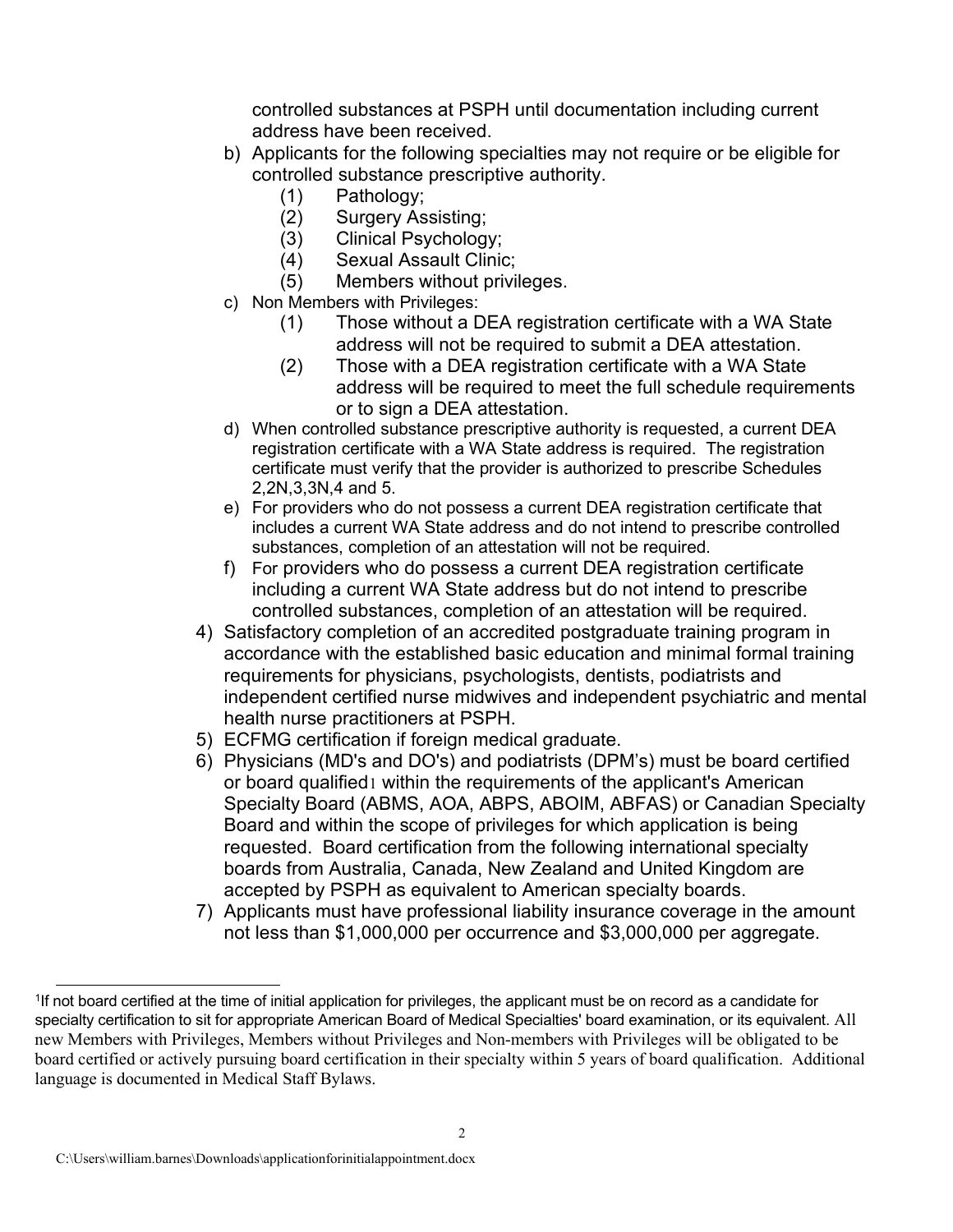- a) The insurance policy must be issued by an insurance carrier regulated by the State of Washington and must be a non-eroding policy.
- b) A copy of the applicant's certificate of insurance is required.
- 8) Applicants practicing within PSPH facilities must have planned residence and office location sufficiently close to provide timely and continuous patient care.
- 9) Podiatrists, Clinical Psychologists, Dentists and Independent Certified Nurse Midwives must agree to abide by established requirements for co-admission, co-history & physical, co-discharge, co-management and/or back-up physician coverage.
- 10)Applicants must demonstrate competency in the following specific categories in accordance with medical staff guidelines:
	- a) Patient Care
	- b) Medical Clinical Knowledge
	- c) Practice-Based Learning and Improvement
	- d) Interpersonal and Communication Skills
	- e) Professionalism
	- f) Systems-Based Practice.

## **2. Initial Application Process**

- A. Applicants must return the completed application and privilege request forms with an application fee of \$300. Checks must be written to PSPH.
- B. When the completed application and privilege request forms have been received and the application fee has been submitted, credentialing investigation, verification and review will begin and will include the following:
	- 1) Primary source verification of all information recorded within the application and privilege request forms.
	- 2) At least three professional peer references, from the applicant's specialty area, not including relatives, who have worked with the applicant in the past two years.
		- a) References must be from individuals who through recent observation, are directly familiar with the applicant's work and can attest to the applicant's clinical competence in the applicant's specialty area.
		- b) If the applicant has been out of residency for a period of less than three years, one reference must be from the Program Director.
		- c) Allied Health Providers must provide at least one reference from the same discipline.
		- d) Peer references are valid for 180 days.
	- 3) Review of information from the applicant's malpractice insurance carrier regarding claims, suits, and causes of action that have been lodged in any jurisdiction and the status or outcome of such matters, including the substance of the allegations and the findings of any judgment or settlement.
	- 4) Evaluation of letters of reference from department chiefs and/or management from other hospitals and health care facilities with which the applicant has or had any association, employment, clinical privilege or practice.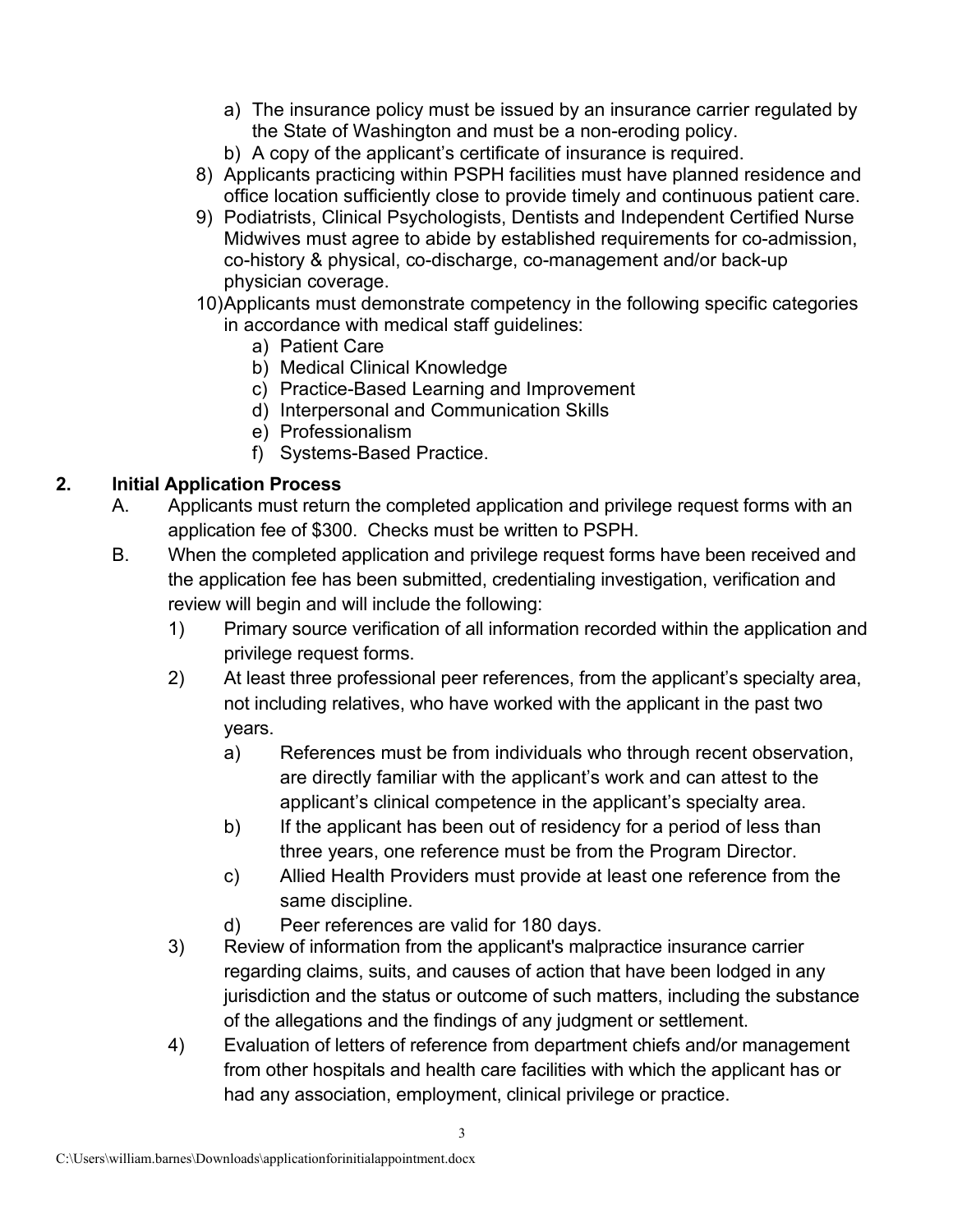- 5) Review of previous clinical experience, including documentation of required case numbers for initial application.
- 6) Hospital Verification requirements at Initial Appointment are as follows, unless stated otherwise on the privilege request form:
	- a) If less than five hospitals, all affiliations will be verified.
	- b) If more than five hospitals, a minimum of five current hospitals will be verified.
	- c) If there is evidence of adverse information, additional hospital verifications will be obtained.
	- d) Verification time limit: 180 days.
- 7) A query to the National Practitioner Data Bank, as required by law.
- 8) An interview by the Department Chair and/or the Credentials Committee, if requested.
- 9) Completion of new provider orientation and Epic training.
- C. If during the process of initial application, the applicant fails to adequately respond within 30 days to a request for information or assistance, the medical staff will declare the application as voluntarily withdrawn. The result of the withdrawal is automatic termination of the application process. PSPH will not consider the termination an adverse action. Therefore, the applicant is not entitled to a fair hearing or appeal under the medical staff's bylaws. PSPH will not report the voluntary withdrawal of an initial application to any external agency.
- D. For providers practicing within PSPH facilities, privileges will not be activated until new provider orientation has been completed and verification of Epic training completion has been received by the Medical Staff Office.
	- 1) Providers have 60 days from SW Community Mission Board action to complete new provider orientation (including High Reliability Training and Epic training completion).
		- a) If Providers do **not** complete new provider orientation and Epic training within the 60 day window automatic expiration of privileges and/or membership will occur.
		- b) Providers that have completed High Reliability training within the last 2 years at another organization are not obligated to repeat High Reliability training at PSPH. Documentation of training is required.
	- 2) For geographical hardships, the new provider orientation may be modified.
		- a) When this occurs, all modified new provider orientation documentation must be completed by the provider and must be transmitted to Medical Staff Services with notarized practitioner signatures.
		- b) When this occurs, full new provider orientation, including high reliability training, may not be required.
- E. Medical staff membership and/or privileges will not be activated until complete health requirements documentation has been received and verified.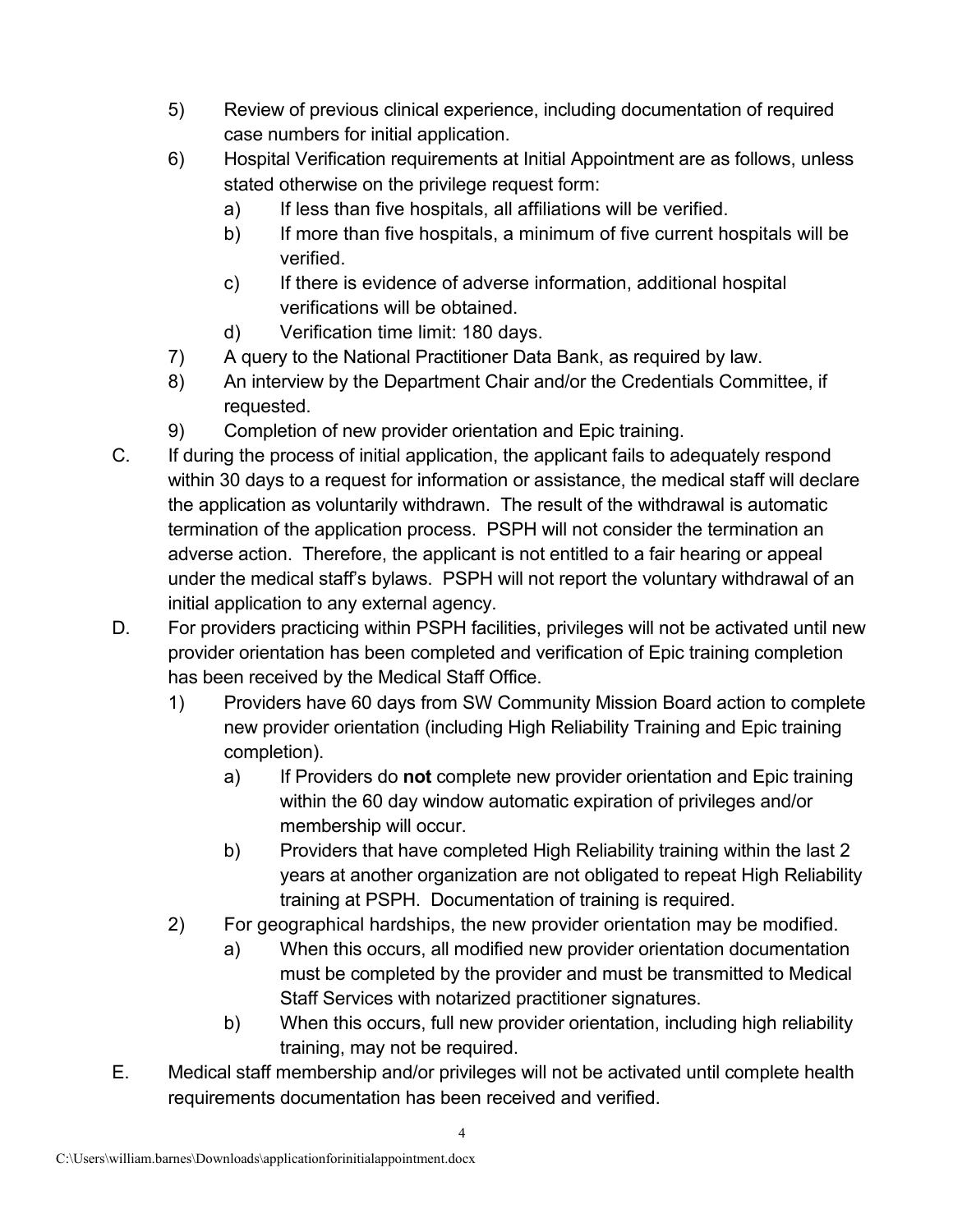- 1) If the health requirements have not been documented within the first 90 days of the initial SW Community Mission Board action, automatic expiration will occur.
- F. Providers whose hospital practice will require use of and entry within the electronic medical record (EMR) must complete EMR training before privileges will be activated.
- G. New surgical providers must complete an orientation with Perioperative Services before privileges will be activated.
- H. After approval of clinical privileges by the SW Community Mission Board, an initial focused professional practice evaluation will be initiated for individuals receiving new clinical privileges. Initiation of the FPPE coincides with the date on staff.

## **3. Delegated Privileging**

- A. Applicants who do not intend to practice within PSPH facilities including Telemedicine providers, may request privileges without membership.
- B. These non-members with privileges will be expected to meet requirements outlined in this policy with exceptions specifically noted.
- C. Verification of data supporting a request for telemedicine privileges may be received from an alternate Providence St. Joseph Health medical staff organization serving as the primary credentialing medical staff organization.
	- 1) Verifications may also be obtained by utilizing data from other Providence St. Joseph Health medical staff organizations provided that a duly-authorized telehealth privileging and credentialing agreement is in effect.
- D. Delegated credentialing may be utilized to meet the following requirements:
	- 1) Documentation of current membership and privileges.
		- a) Verified by receiving / viewing a copy of the provider's current primary credentialing medical staff organization's privileges, AND,
		- b) Verified by receiving / viewing a copy of the provider's current primary credentialing medical staff organization's Board Approval Letter
	- 2) Verification of medical school training
	- 3) Verification of ECFMG Number, if applicable. (Validated ECFMG verified medical staff training.)
	- 4) Verification of post graduate training:
		- a) Internship.
		- b) Residency
		- c) Fellowship
	- 5) Verification of Board certification or Board qualification.
	- 6) Work History.
	- 7) Current DEA Certificate (Washington State address required)
		- a) For providers who do not possess a current DEA registration certificate that includes a current WA State address and do not intend to prescribe controlled substances, completion of an attestation will not be required.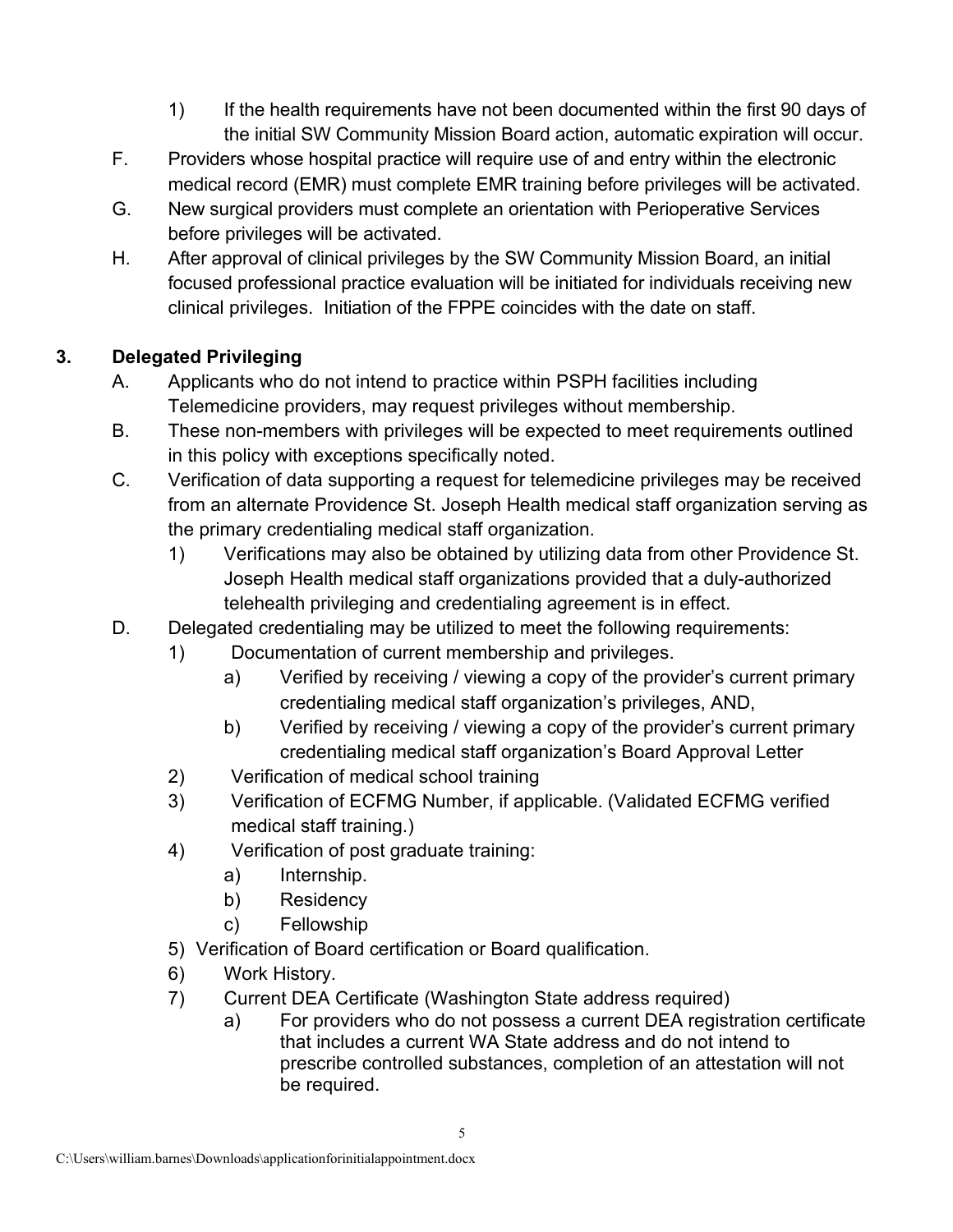- b) For providers who do possess a current DEA registration certificate including a current WA State address but do not intend to prescribe controlled substances, completion of an attestation will not be required.
- 8) Washington State License
- 9) Current Professional Liability Insurance
- 10) Verification of clinical competency
- 11) Peer references
- 12) Hospital affiliations
- E. Unless otherwise stated, the following additional documentation is required:
	- 1) Washington State Disclosure Statement. (Applies to telemedicine providers whose primary credentialing medical staff organization is located in Washington State.)
	- 2) WATCH Criminal History (Applies to telemedicine providers whose primary credentialing medical staff organization is located in Washington State.)
	- 3) National Practitioner Data Bank Query (performed for/by PSPH Medical Staff Office)
	- 4) OIG and GSA Queries(performed for/by PSPH Medical Staff Office)
	- 5) Verification of identity (Photo received from Providence TeleHealth)
- F. Health Requirements are waived for applicants that do not intend to physically practice within PSPH.
- G. Application fees for providers requesting Telemedicine privileges at PSPH are waived.
- H. New provider orientation is waived for applicants that do not intend to physically practice within PSPH.
	- 1) Provider identity is verified via photo received from Providence TeleHealth.

**Key Words:** application, initial appointment, medical staff membership, clinical privileges, peer references

# **DEFINITIONS:**

**Primary credentialing medical staff organization:** The medical staff organization that provides primary credentialing for Telemedicine providers.

**Delegated credentialing:** A credentialing process that permits the use of data gathered and verified by an alternate Providence St. Joseph Health medical staff organization for completion of provider credentialing at PSPH.

**Alternate Providence St. Joseph Health medical staff organization:** A medical staff organization within the Providence St. Joseph Health system other than the PSPH medical staff organization.

**Reference**: Medical Staff Bylaws, Joint Commission Medical Staff Standards, Privileging and Credentialing Agreement for Telehealth

**Owner**: Medical Executive Committee

# **Contributing Department/Committee**: Credentials Committee